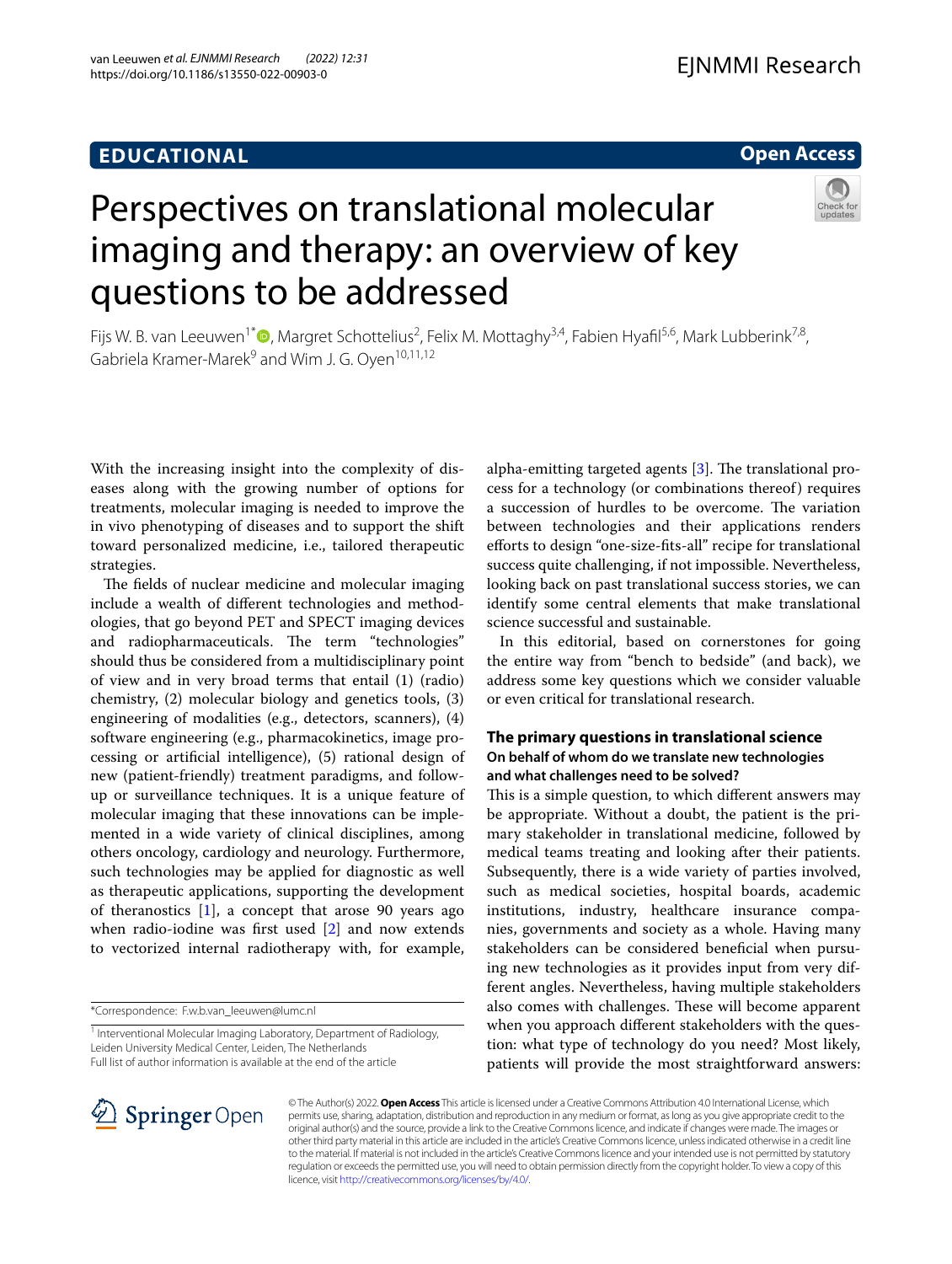"I want to get the best care possible, and I want to be cured of my disease at the expense of as few side efects as possible." But beyond that, there are likely a lot of variations in the answers provided, and the answers may become quite complex and detailed. For example, from the perspective of technology developers, there is a real risk that technical feasibility starts to drive the generation of solutions for problems that may not necessarily be the problems faced by the primary stakeholders. Ultimately, this can mean the scientifc focus shifts from the initially defned urgent clinical needs to problems faced by technology developers. Evidently, these aspects need to be balanced but given that the golden rule is "that you cannot solve a problem unless you understand it," it is of paramount importance to maintain focus on the patient needs.

#### **Along which routes can we translate?**

Many will say that translational medicine is about moving scientifc innovations "from bench to bedside" or from "molecule to man" [[4\]](#page-3-3), and there are many more variations on this terminology. While very popular, such statements merely cover the technical aspects of translating technologies. As such, the statements may even harm the cause by suggesting that knowledge translation only occurs in a one-way direction. In fact, the success of most translational research appears to be the result of a back-and-forth interaction between team members with different, but complementary backgrounds. This interaction is driven by a continuous feedback loop between preclinical innovations and new clinical questions that arise during the use of established and new technologies. Furthermore, the radius of such a feedback loop may extend over time, including additional disciplines. The increasing impact of radiobiology research in the context of nuclear theranostics is one key example [\[5](#page-3-4)]. To achieve long-term impact, we need to learn, understand and appreciate needs, expertise and views of the other "key players" and disciplines. Basically, we continuously need to educate ourselves as professionals and should look beyond artifcial barriers set by mono-disciplinarity, while continuously reaching out to the public and patient organizations.

In (radio)pharmaceutical development, compound design and synthesis need to be followed by in situ studies (stability), in vitro studies (affinity, cellular uptake, early toxicity), ex vivo studies (specifcity, signal intensity), and in vivo studies in models of disease (specifcity, pharmacokinetics, dosing and timing). Alternatively, efforts may focus on repurposing existing pharmaceuticals [[6\]](#page-3-5). Despite the widespread focus on (radio)pharmaceuticals, medical device development (hardware and software) are equally important. These, however, have diferent legal requirements [\[7](#page-3-6)]. Examples are the development of radiosynthesis modules, detector crystals, (whole body) PET, etc. In such developments, laboratory studies using, for example, phantoms or datasets are preferably extended with studies in animals that are size-matched to humans. Unique for software is that the so-called digital-twinning can be used to evaluate novel image processing algorithms in a clinical setting [\[7](#page-3-6), [8](#page-3-7)]. In general, before moving to clinical trials, technologies need to be compliant to good manufacturing practice (GMP) or medical device regulations (MDR) [[7](#page-3-6), [9](#page-3-8)] and safety needs to be established [\[10\]](#page-3-9).

In radiopharmaceutical development, thanks to the pico- to nano-molar sensitivities for detecting most tracers, i.e., at concentrations several times lower than the ones associated with pharmacological efects, novel diagnostic compounds can be used within the framework of a micro-dosing regimen ( $\leq 100 \mu$ g/patient) [[11\]](#page-3-10). This limits the required toxicity studies and thus helps reduce cost. Here, it must be noted that recent developments in therapeutic and immune imaging applications indicate that in some cases radiopharmaceuticals are best applied close to a therapeutic dose. In dependent of the dosing, (long term) validation of technologies in (randomized) clinical trials is the fnal step toward regulatory approval (European Medicine Agency (EMA) or medical CE marking) before application in daily clinical practice. These legislation-based "step by step" aspects provide a framework for translational routes.

### **When can translation be considered a success?**

Although a highly relevant question, it may again be answered diferently, largely depending on whom we ask. If we argue that patients and medical professionals should beneft from a technology, successful translation means that a technology surpasses the frst-in-human stage and shows beneft to the patient and/or healthcare professional in prospective clinical trials, ultimately making it into daily routine clinical care. This significantly reduces the number of "real" translational success stories and makes the effort highly complex and expensive. Since successful technologies need to mature from lead compounds/prototypes to approved drugs/medical devices that are safe to use in patients, many regulations and requirements need to be met. Making translational medicine a very costly and time-consuming journey or even ordeal. Especially considering that, late clinical failure comes with a loss of substantial investment. To demonstrate the potential and value of an investment, a technology should have a business case that documents its market potential. Products, however, only have market value when there is high-level evidence demonstrating their beneft for the intended patients and/or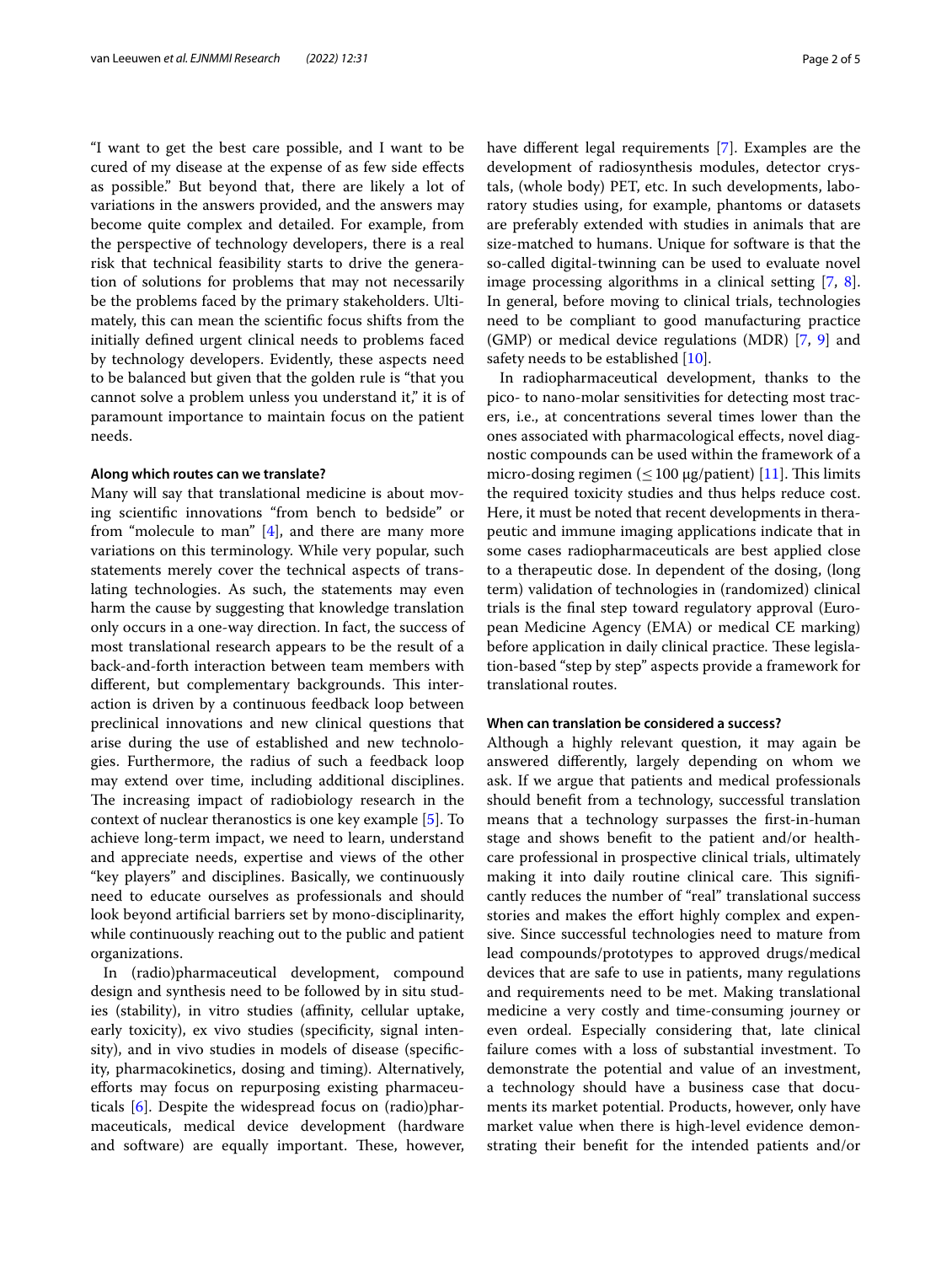professionals (ideally going beyond existing care) and if a widespread application of the new technology can be anticipated.

#### **How critical is intellectual property (IP)?**

IP provides security for companies, can drive up-front investments and can help establish enough fnancial backing to fund costly phase III trials. An example here is  $[$ <sup>177</sup>Lu]PSMA–617 [\[12](#page-3-11), [13\]](#page-3-12). It is important to note that, while such investments may help overcome hurdles and may drive the marketing potential, they may also come with fnancial interests. Basically, private entities "spend money to make money." Perhaps trivial to mention, but fnancial commitment by no means provides a base for the realization of a marketing authorization. In contrast, there are highly successful, IP-free, academic success stories where translation has occurred in an unconventional way, i.e., by nonproft eforts that generally revolve around in-house production in an academic setting. Recent examples are the prostate-specifc membrane antigen (PSMA)-targeted tracers <sup>68</sup> Ga-PSMA-11 [[14](#page-3-13)] and  $99m$ Tc-PSMA I&S [[15\]](#page-3-14). These divergent routes (IPcovered or IP-free) may also merge at some point, since commercial entities can also obtain marketing authorization for products developed in an academic setting. Examples are FDA/EMA-approved pharmaceuticals such as  ${}^{18}$ F-FDG [\[16,](#page-4-0) [17](#page-4-1)] and  ${}^{177}$ Lu-oxodotreotide (Lutathera<sup>®</sup>) [[18\]](#page-4-2). An example of a medical device is found in the DROP-IN gamma probe [[19\]](#page-4-3), which moved from investigator-initiated research to a CE-marked product. Combined, this suggests that IP on new technologies certainly helps to establish fnancial backing but is not critical.

#### **Which type of clinical trials is needed to defne success?**

Going beyond frst-in-human applications, which are limited to providing proof-of-concept data, automatically means that higher patient numbers and high-end output data are needed. In nuclear medicine, this intrinsically means entering the discussion on the value of retrospective studies in which a new technology has been implemented under compassionate use procedures. This approach is common in several European countries, especially when using radiotracers within microdosing regimens. While no one can argue against the positive efect that such work has had on evaluating the potential of novel radiopharmaceuticals in humans at an early stage, acceptance of a technology in clinical routine more often requires (randomized) prospective validation studies. This means that public efforts often rely on the fnancial backing of private partnerships to reach implementation in routine care, as has been shown by the examples of Lutathera® and PSMA-11 in the previous paragraph. At the same time, one may argue that it is undesirable to have industry infuence strategical decision-making in academia. In this respect, we should remain cautious not to let industrially backed technologies limit academic innovation and translation.

While most trials focus on patient beneft, we also postulate that benefts for the professionals represent an interesting value on their own. One prime example can be found in image-guided surgery. Here, one may argue that an imaging technology that facilitates and improves surgical performance and precision can be considered successful.

#### **Which ethical aspects need to be considered?**

In science and healthcare, practical requirements can unfortunately also become mixed with other considerations such as economic or political benefts. In extreme cases, such distractions can become so dominant that patients are no longer the primary benefciaries. But even having the patient in mind does not automatically mean that an experimental technology will prove its value and move forward in the translational pipeline. This raises the question: can we predict (late) clinical failure? This is a tough question to answer, but from an ethical point of view a question that needs to be considered, especially given the widespread drive to realize frst-in-human translation. Is it ethically justifable to test novel technologies, for which potential "success" may not be immediately anticipated? Or is it justifable to pursue new strategies when there are good alternatives? With regard to the last, the MDR already state that experimental technologies should not be used when CE-marked alternatives are available for the same indication [[20\]](#page-4-4).

These ethical questions start to become relevant very early in the development pipeline. For example, when pursuing animal experiments in the preclinical test phase, most new imaging agents are extensively tested in animal models. Obviously, such experiments need to be minimized and should only be conducted with technologies that hold sufficient potential. When preclinical studies have a positive outcome, they need to be followed by toxicity/safety studies [[21,](#page-4-5) [22\]](#page-4-6), often conducted by specialist companies. In extension of the toxicity/safety, we should ask ourselves what we defne as a valid performance threshold for frst-in-man studies? While addressing this question, we need to leave enough room for high potential innovations, but at the same time avoid exploitation of patients for a "frst-in-man" paper.

One may argue that ultimately beneft is only created when all the above questions on translational goals and translational successes are satisfactorily answered. Failing to do so may rightfully challenge the pursuit of certain technologies. With the increasing regulatory hurdles, the role of fnancing has also become an increasingly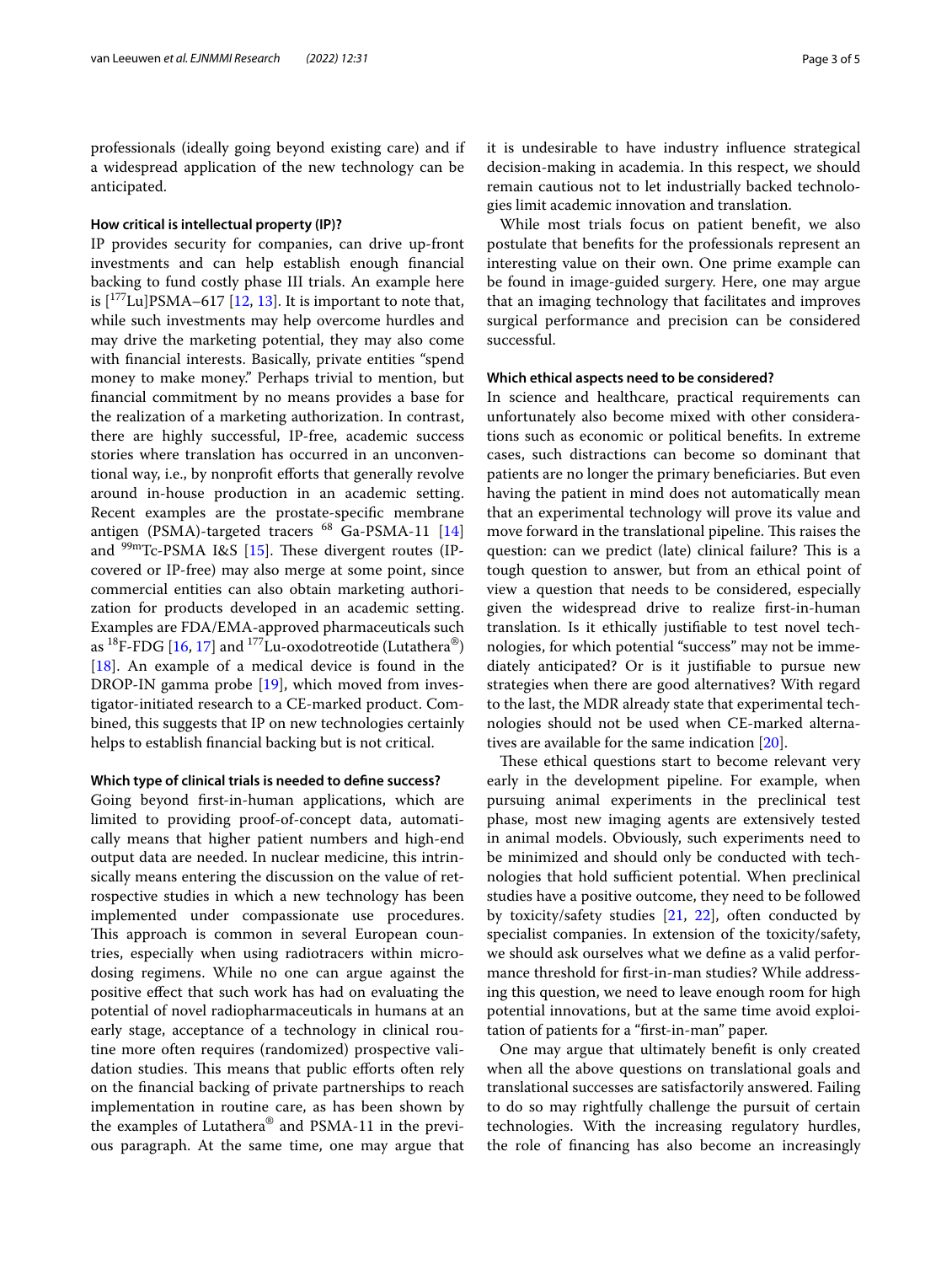dominant factor in the failing of translational efforts. Non-proft-oriented public eforts with limited research budgets compared to private eforts are, however, instrumental for the future of translational medicine. This means academic researchers need to establish innovative approaches that strike a reasonable balance between innovation, ethics, legislation, and fnancial burden.

## **Conclusion**

In translational molecular imaging as much as in other domains, there are many roads leading to Rome. Independently of the translational route selected, some essential challenges need to be met for a technology to be integrated into clinical care. This demands a multidisciplinary approach. In the context of clinical translation of novel technologies in nuclear medicine and molecular imaging, the most critical aspects are often the fnancial aspects and the balance struck between (technological) innovations and potential clinical benefts. We, as the editorial team, with our diverse preclinical and clinical backgrounds, see tremendous value and potential for innovation in molecular imaging, theranostics and image-guided therapy. We are passionate and excited about this vibrant feld of research that keeps bringing forth new technologies that can transform into breakthrough discoveries. Our aim is that *EJNMMI Research* becomes a home for high-quality translational research in nuclear medicine and molecular imaging. In doing so, we intent to stimulate multidisciplinary interactions that drive the emergence of new ideas and concepts.

#### **Acknowledgements**

Not applicable.

#### **Author contributions**

FvL contributed to conceptualization, writing—original draft, and writing review and editing. MS, ML, GK-M and WO helped in conceptualization and writing—review and editing. FM and F performed conceptualization and writing—original draft. All authors read and approved the fnal manuscript.

#### **Funding**

Not applicable.

#### **Availability of data and materials**

Not applicable.

#### **Declarations**

**Ethics approval and consent to participate** Not applicable.

#### **Consent for publication**

Not applicable.

#### **Competing interests**

The authors declare no competing interests.

#### **Author details**

<sup>1</sup>Interventional Molecular Imaging Laboratory, Department of Radiology, Leiden University Medical Center, Leiden, The Netherlands. <sup>2</sup>Unit of Translational Radiopharmaceutical Sciences, Departments of Nuclear Medicine and of Oncology, Centre Hospitalier Universitaire Vaudois (CHUV) and University of Lausanne (UNIL), Lausanne, Switzerland. <sup>3</sup> Department of Nuclear Medicine, University Hospital, RWTH Aachen University, Aachen, Germany. <sup>4</sup> Department of Radiology and Nuclear Medicine, Maastricht University Medical Center (MUMC+), Maastricht, The Netherlands. <sup>5</sup>Department of Nuclear Medicine, DMU IMAGINA, APHP, Hôpital Européen Georges-Pompidou, University of Paris, Paris, France. <sup>6</sup>PARCC, INSERM 690, Université de Paris, Paris, France.<sup>7</sup> Radiology and Molecular Imaging, Department of Surgical Sciences, Uppsala University, Uppsala, Sweden. <sup>8</sup> Department of Medical Physics, Uppsala University Hospital, Uppsala, Sweden. <sup>9</sup> Division of Radiotherapy and Imaging, The Institute of Cancer Research, London, UK. <sup>10</sup>Humanitas Clinical and Research Center, Humanitas University, Milan, Italy. 11Department of Radiology and Nuclear Medicine, Rijnstate Hospital Arnhem, Arnhem, The Netherlands. <sup>12</sup>Department of Radiology and Nuclear Medicine, Radboud University Medical Centre, Nijmegen, The Netherlands.

#### Received: 17 December 2021 Accepted: 13 May 2022 Published online: 02 June 2022

#### **References**

- <span id="page-3-0"></span>1. Baum RP, Kulkarni HR, Carreras C. Peptides and receptors in image-guided therapy: theranostics for neuroendocrine neoplasms. Semin Nucl Med. 2012;42(3):190–207.
- <span id="page-3-1"></span>2. Hertz S, Roberts A. Radioactive iodine in the study of thyroid physiology; the use of radioactive iodine therapy in hyperthyroidism. J Am Med Assoc. 1946;131:81–6.
- <span id="page-3-2"></span>3. Parker C, Lewington V, Shore N, Kratochwil C, Levy M, Lindén O, et al. Targeted alpha therapy, an emerging class of cancer agents: a review. JAMA Oncol. 2018;4(12):1765–72.
- <span id="page-3-3"></span>4. Shahid M, Rinne JO, Scheinin M, Virta J, Marjamäki P, Solin O, et al. Application of the PET ligand [(11)C]ORM-13070 to examine receptor occupancy by the α(2C)-adrenoceptor antagonist ORM-12741: translational validation of target engagement in rat and human brain. EJNMMI Res. 2020;10(1):152.
- <span id="page-3-4"></span>5. Nunes RF, Zuppani RMF, Coutinho AM, Barbosa FG, Sapienza MT, Marin JFG, et al. General concepts in theranostics. PET Clin. 2021;16(3):313–26.
- <span id="page-3-5"></span>6. Agency EM. Repurposing of authorised medicines: pilot to support not-for-proft organisations and academia: European Medicines Agency; 2020. [https://www.ema.europa.eu/en/news/repurposing-authorised](https://www.ema.europa.eu/en/news/repurposing-authorised-medicines-pilot-support-not-profit-organisations-academia) [medicines-pilot-support-not-proft-organisations-academia.](https://www.ema.europa.eu/en/news/repurposing-authorised-medicines-pilot-support-not-profit-organisations-academia)
- <span id="page-3-6"></span>7. Commission E. Guidance-MDCG endorsed documents and other guidance. [https://ec.europa.eu/health/md\\_sector/new\\_regulations/guida](https://ec.europa.eu/health/md_sector/new_regulations/guidance_en) [nce\\_en](https://ec.europa.eu/health/md_sector/new_regulations/guidance_en).
- <span id="page-3-7"></span>8. Rasheed A, San O, Kvamsdal T. Digital twin: values, challenges and enablers from a modeling perspective. IEEE Access. 2020;8:21980–2012.
- <span id="page-3-8"></span>9. Commission E. Regulation (EU) 2020/561 of the European Parliament and of the Council 2020. [https://eur-lex.europa.eu/legal-content/EN/TXT/](https://eur-lex.europa.eu/legal-content/EN/TXT/PDF/?uri=CELEX:32020R0561&from=IT) PDF/?uri=[CELEX:32020R0561&from](https://eur-lex.europa.eu/legal-content/EN/TXT/PDF/?uri=CELEX:32020R0561&from=IT)=IT.
- <span id="page-3-9"></span>10. Lau J, Rousseau E, Kwon D, Lin KS, Bénard F, Chen X. Insight into the development of PET radiopharmaceuticals for oncology. Cancers (Basel). 2020;12(5):1312.
- <span id="page-3-10"></span>11. Bergström M, Grahnén A, Långström B. Positron emission tomography microdosing: a new concept with application in tracer and early clinical drug development. Eur J Clin Pharmacol. 2003;59(5–6):357–66.
- <span id="page-3-11"></span>12. Rahbar K, Ahmadzadehfar H, Kratochwil C, Haberkorn U, Schäfers M, Essler M, et al. German multicenter study investigating 177Lu-PSMA-617 radioligand therapy in advanced prostate cancer patients. J Nucl Med. 2017;58(1):85–90.
- <span id="page-3-12"></span>13. Sartor O, de Bono J, Chi KN, Fizazi K, Herrmann K, Rahbar K, et al. Lutetium-177-PSMA-617 for metastatic castration-resistant prostate cancer. N Engl J Med. 2021;385(12):1091–103.
- <span id="page-3-13"></span>14. Afshar-Oromieh A, Holland-Letz T, Giesel FL, Kratochwil C, Mier W, Haufe S, et al. Diagnostic performance of (68)Ga-PSMA-11 (HBED-CC) PET/CT in patients with recurrent prostate cancer: evaluation in 1007 patients. Eur J Nucl Med Mol Imaging. 2017;44(8):1258–68.
- <span id="page-3-14"></span>15. Robu S, Schottelius M, Eiber M, Maurer T, Gschwend J, Schwaiger M, et al. Preclinical evaluation and frst patient application of 99mTc-PSMA-I&S for